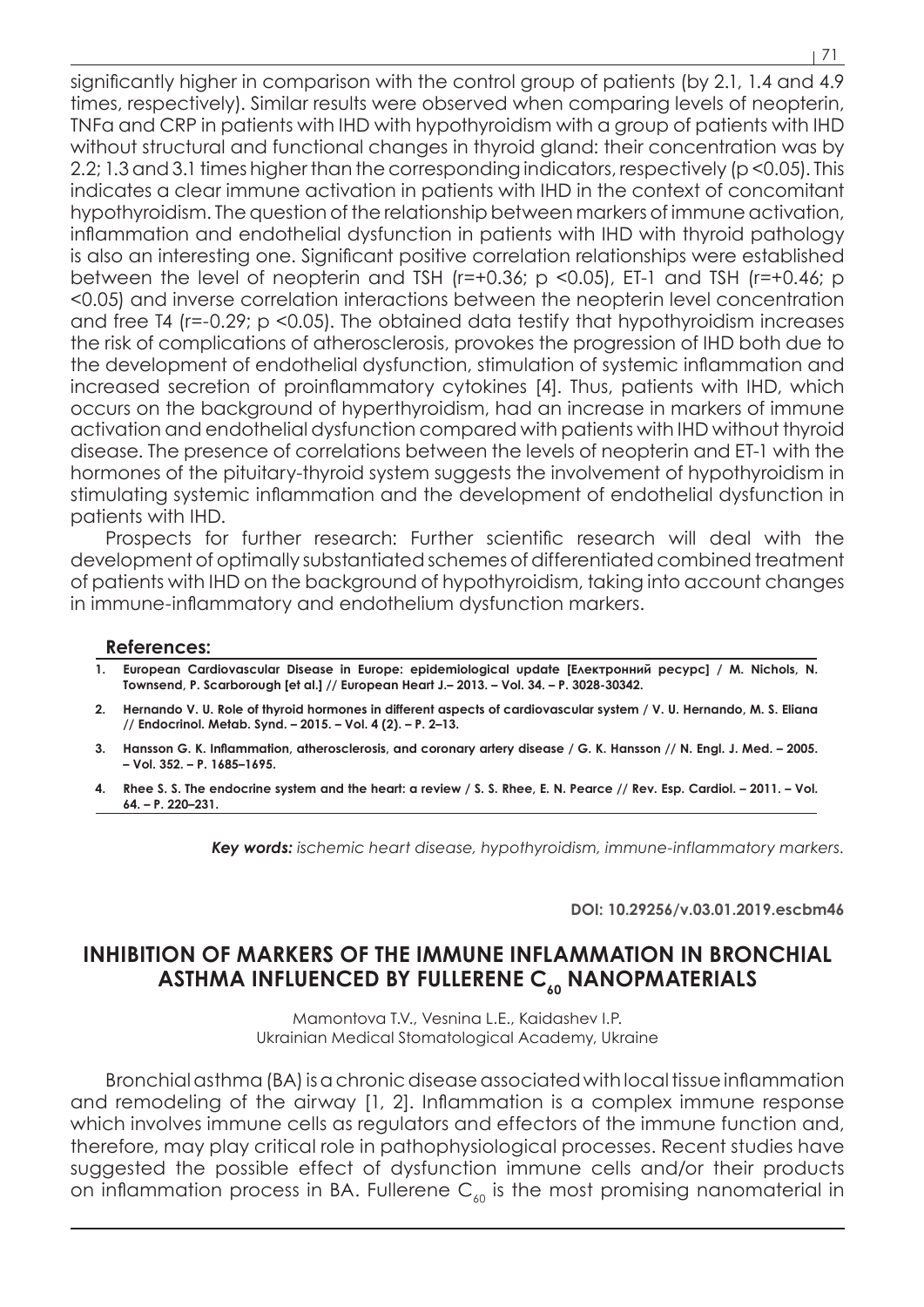modern medicine due its key properties, small size, enhanced permeability, surface modification and retention effect [3, 4]. Fullerene  $C_{60}$  and some of its derivatives as potent antioxidants are capable of effective ROS inactivation and lack of immunogenicity [5, 6]. However, little is known about the effect of fullerene  $C_{\alpha}$  on immune mechanisms in the pathogenesis of BA. Therefore, further studies of fullerene  $C_{60}$  will be required for the development of specialized target treatment strategy in BA. The purpose of our work was to determine the effect of fullerene  $C_{60}$  on markers of immune inflammation in experimental model of BA.

**Materials and Methods.** Balb/c 24 mice aged 6 weeks were divided into 4 groups: intact, control and two experimental. Experimental BA sensitization of mice were induced by the ovalbumin (OVA; Sigma, USA) intraperitoneal solution in a sterile physiological saline at the start of the study and at day 14, and by inhalation of the OVA solution at 24, 25, and 26 days. Animals of the experimental groups were intraperitoneally injected with an aqueous dispersion of fullerene  $\mathsf{C}_{_{60}}$  or a fullerene  $\mathsf{C}_{_{60}}$  solution conjugated with OVA in an amount of 0.05 ml at 24, 25, 26 days, one hour before OVA inhalation. Evaluated the level of CD4 + and CD8 + lymphocytes by flow cytometry, cellular composition in the lungs by the method of tissue imprints, histological analysis was conducted light microscopy (Axio Lab.A1, Carl Zeiss, Germany).

**Results.** CD4<sup>+</sup> T lymphocytes expression was significantly increased to 38.5 ± 1.05% and CD8+ T lymphocytes expression was significantly decreased to 21.2 ± 1.2% in mouse with experimental BA compared to intact group. After administration of fullerene  $C_{60}$ CD4<sup>+</sup>T lymphocyte expression was significantly reduced to  $30.83 \pm 0.6\%$  compared to animals with BA. After administration of fullerene  $C_{60}$  conjugated with OVA only CD8+ T lymphocyte expression was significantly increased compared to animals with BA.

In the study of lung tissue imprints in animals with experimental BA, eosinophils and lymphocytes quantity were increased, while neutrophils and alveolar macrophages quantity were significantly decreased in the lung. After administration of fullerene  $C_{60}$ and its conjugated to OVA form macrophages quantity were significantly increased in the lumen of the airways compared to animals with BA. A morphological study of large and medium-sized bronchi in animals with experimental BA revealed that there are areas with goblet cell hyperplasia, an increased number of cells, dystrophy and atrophy of the epithelium. Marked infiltration of the submucosa and muscle plate by mononuclear cells (lymphocytes) was revealed. Various forms of fullerenes contributed to the normalization of the state of tissue structure. The bronchial epithelium is predominantly cylindrical, a decrease in bronchial secretion was noted. The lumen of the bronchioles and bronchi were free. A decrease in infiltration by mononuclear cells was noted.

Conclusions. These results suggest that fullerene  $C_{60}$  effectively prevents immune inflammation in a mouse model of BA by decreasing the level of CD4 +T lymphocytes expression and the number of eosinophils, increasing the number of neutrophils and macrophages as cells of non-specific immune protection. Fullerene  $C_{60}$  significantly decreases tissue inflammation and airway remodeling. In conclusion, fullerene  $C_{60}$ acts as potential anti-inflammatory and immunomodulatory agent via inhibition of NF-κB- and MARK-dependent signaling pathways [7] and, therefore, may prevent inflammatory responses during BA.

Prospects for further research. Further studies are needed to characterize the effects of nanoparticle-based drugs on the prevention of immune inflammation and the development of a treatment strategy for bronchial asthma.

Recommendations. Markers of immune inflammation are an important goal in the study of the pathogenetic course of AD. Our results lay the foundation for further study on the use of fullerene C60 as an anti-inflammatory agent in the treatment of bronchial asthma.